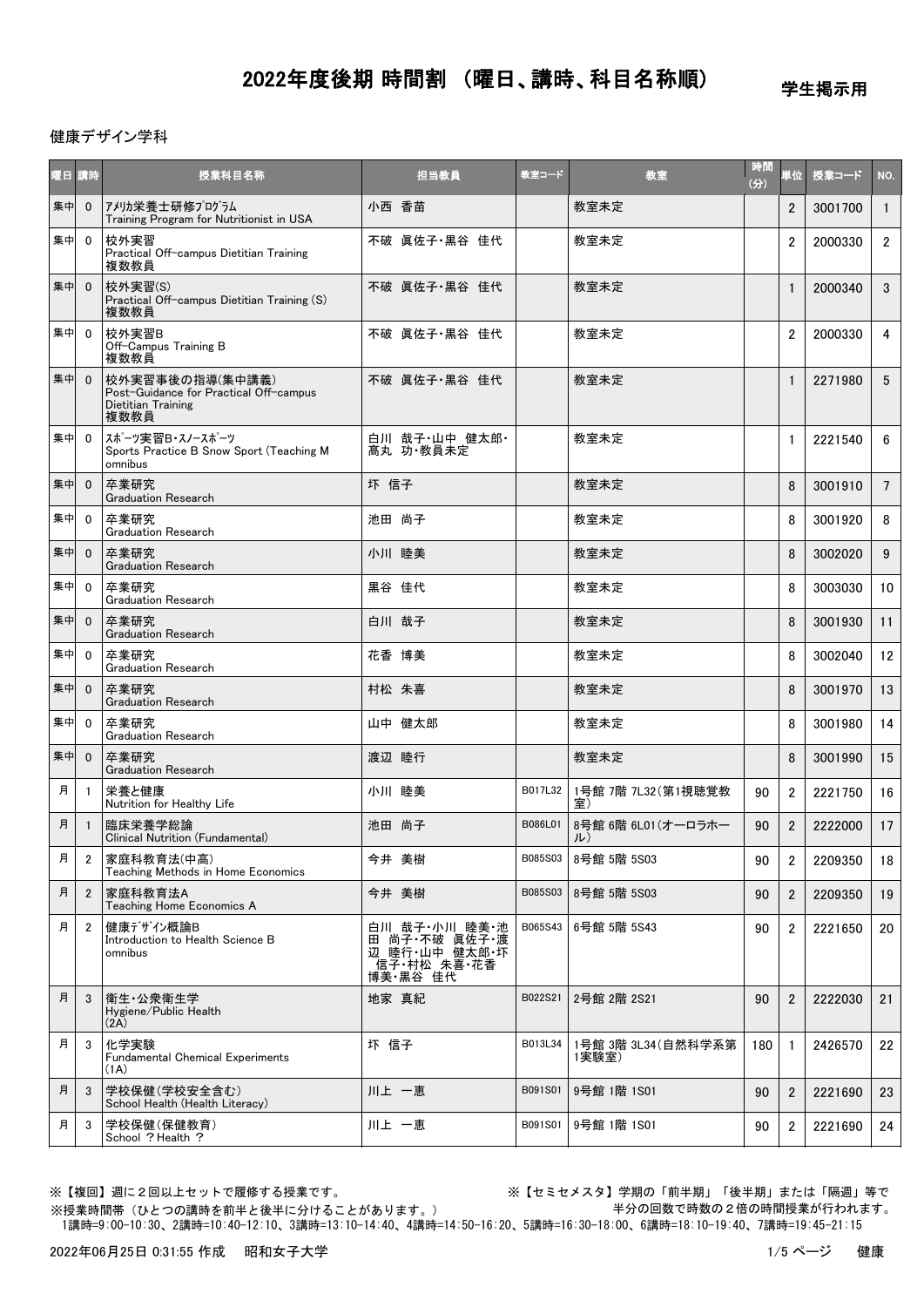学生掲示用

### 健康デザイン学科

| 曜日 講時 |                | 授業科目名称                                                                           | 担当教員        | 教室コード                                                                  | 教室                                                                                                                                                                                    | 時間<br>(分) | 単位             | 授業コード   | NO.             |
|-------|----------------|----------------------------------------------------------------------------------|-------------|------------------------------------------------------------------------|---------------------------------------------------------------------------------------------------------------------------------------------------------------------------------------|-----------|----------------|---------|-----------------|
| 月     | 3              | 生化学·解剖生理学実験<br>Practice for Biochemistry and Anatomy<br>omnibus(3B)              | 花香 博美 村松 朱喜 | B021L03                                                                | 2号館 1階 1L03 (第1理化学実<br>験室)                                                                                                                                                            | 270       | $\overline{2}$ | 2626780 | 25              |
| 月     | 3              | 統計·情報処理演習<br>Practical Statistics for Health Science<br>(1B)                     | 藤井 佑実子      | B086L06 ·<br>B086L05                                                   | 8号館 6階 6L06 (PC教室E) · 8<br>号館 6階 6L05 (PC教室F)                                                                                                                                         | 180       | $\overline{2}$ | 2426600 | 26              |
| 月     | $\overline{4}$ | 衛生·公衆衛生学<br>Hygiene/Public Health<br>(2B)                                        | 地家 真紀       | B022S21                                                                | 2号館 2階 2S21                                                                                                                                                                           | 90        | $\overline{2}$ | 2222040 | 27              |
| 月     | $\overline{4}$ | 家庭科教育法(教材研究)<br>Home Economics Teaching Methods (Teaching<br>Materials Research) | 今井 美樹       | B085S33                                                                | 8号館 5階 5S33                                                                                                                                                                           | 90        | $\overline{2}$ | 2236690 | 28              |
| 月     | $\overline{4}$ | 家庭科教育法B<br>Teaching Home Economics B                                             | 今井 美樹       | B085S33                                                                | 8号館 5階 5S33                                                                                                                                                                           | 90        | $\overline{2}$ | 2236690 | 29              |
| 月     | 4              | 公衆栄養学<br><b>Public Health Nutrition</b><br>(3A)                                  | 黒谷 佳代       | B022S22                                                                | 2号館 2階 2S22                                                                                                                                                                           | 90        | $\overline{2}$ | 2221670 | 30              |
| 月     | 5              | 栄養指導論各論<br>Nutrition Education Part II                                           | 黒谷 佳代       | B022S25                                                                | 2号館 2階 2S25 中教室                                                                                                                                                                       | 90        | $\overline{2}$ | 2221770 | 31              |
| 火     |                | おいしさの科学と評価<br>Practice of Tasty Science                                          | 村松 朱喜       | B042L02 ·<br>B042L32 ·<br>B042L33                                      | 4号館 2階 2L02(第2調理実習<br>室) 4号館 2階 2L32 (演習室) ·<br>4号館 2階 2L33(第2試食室)                                                                                                                    | 180       | $\overline{2}$ | 2426560 | 32 <sub>2</sub> |
| 火     |                | 給食実務論実習<br>Meal-Supply Management Training<br>(2A)                               | 不破 真佐子      | B010L21 ·<br>B010L22-<br>B021L23-<br>B021L22 ·<br>B021L24 ·<br>B021L25 | 1号館 B1階 0L21(第2調理実習<br>- 室) - 1号館 B1階 0L22(第2理<br>準備室) - 2号館 1階 1L22(給食経営) - 2号館 1階 1L22(給食経営) - 2号館 1階 1L22(給食経営) - 2号館 1階 1L22(給食経<br>1L24(給食経営管理実習室) 2<br>号館 1階 1L25 (集団給食管理<br>室) | 270       | $\overline{2}$ | 2626790 | 33              |
| 火     | -1             | 保健体育科教育法(教材研究)<br>Teaching Method for Health and Physical                        | 白川 哉子       | B091S01                                                                | 9号館 1階 1S01                                                                                                                                                                           | 90        | $\overline{2}$ | 2209460 | 34              |
| 火     | $\mathbf{1}$   | 保健体育科教育法B<br>Teaching Health and Physical Education B                            | 白川 哉子       | B091S01                                                                | 9号館 1階 1S01                                                                                                                                                                           | 90        | $\overline{2}$ | 2209460 | 35              |
| 火     | $\overline{2}$ | 保健体育科教育法<br>Teaching Method for Health and Physical                              | 白川 哉子       | B091S01                                                                | 9号館 1階 1S01                                                                                                                                                                           | 90        | $\overline{2}$ | 2209450 | 36              |
| 火     | $\overline{2}$ | 保健体育科教育法A<br>Teaching Health and Physical Education A                            | 白川 哉子       | B091S01                                                                | 9号館 1階 1S01                                                                                                                                                                           | 90        | $\overline{2}$ | 2209450 | 37              |
| 火     | 3              | 食の文化とデザイン<br><b>Food Design</b>                                                  | 関本 美貴       | B091S01                                                                | 9号館 1階 1S01                                                                                                                                                                           | 90        | $\overline{2}$ | 2222070 | 38              |
| 火     | 3              | 食品科学実験<br><b>Experiment of Food Science</b><br>(JB)                              | 渡辺 睦行       | B013L34                                                                | 1号館 3階 3L34 (自然科学系第<br>1実験室)                                                                                                                                                          | 270       | $\overline{2}$ | 2626920 | 39              |
| 火     | 3              | 食文化論実習<br><b>Food Culture and Practice</b>                                       | 秋山 久美子      | B041L32 ·<br>B041L02 ·<br>B041L01                                      | 4号館 1階 1L32 (第1試食室) · 4<br>号館 1階 1L02 (第1調理実習<br>室) · 4号館 1階 1L01 (第1調理<br>準備室)                                                                                                       | 180       | $\overline{2}$ | 2426620 | 40              |
| 火     | 3              | 生化学·解剖生理学実験<br>Practice for Biochemistry and Anatomy<br>omnibus(3A)              | 花香 博美•村松 朱喜 | B021L03                                                                | 2号館 1階 1L03(第1理化学実<br>験室)                                                                                                                                                             | 270       | $\overline{2}$ | 2626770 | 41              |
| 火     | 3              | 世界の食及び演習<br><b>Food Culture and Practice</b>                                     | 秋山 久美子      | B041L32 ·<br>B041L02 ·<br>B041L01                                      | 4号館 1階 1L32 (第1試食室) · 4<br>号館 1階 1L02 (第1調理実習<br>室) · 4号館 1階 1L01 (第1調理<br>準備室)                                                                                                       | 180       | $\overline{2}$ | 2426620 | 42              |
| 火     | 5              | 体育実技A<br>Sports Activity A                                                       | 白川 哉子       | B090L05                                                                | 9号館 B1階 0L05(アリーナ)                                                                                                                                                                    | 90        | $\mathbf{1}$   | 2221600 | 43              |
| 火     | 5              | バイオメカニクス<br><b>Biomechanics</b>                                                  | 山中 健太郎      | B091L33                                                                | 9号館 1階 1L33                                                                                                                                                                           | 90        | $\overline{2}$ | 2222130 | 44              |
| 水     | $\overline{2}$ | 運動生理学<br><b>Exercise Physiology</b>                                              | 白川 哉子       | B091S01                                                                | 9号館 1階 1S01                                                                                                                                                                           | 90        | $\overline{2}$ | 2222060 | 45              |
| 水     | 2              | 食行動と食育<br>Dietary Behavior and Dietary Education                                 | 黒谷 佳代       | B022S21                                                                | 2号館 2階 2S21                                                                                                                                                                           | 90        | $\overline{2}$ | 2222110 | 46              |

※授業時間帯(ひとつの講時を前半と後半に分けることがあります。)

※【複回】週に2回以上セットで履修する授業です。 ※【セミセメスタ】学期の「前半期」「後半期」または「隔週」等で 半分の回数で時数の2倍の時間授業が行われます。

1講時=9:00-10:30、2講時=10:40-12:10、3講時=13:10-14:40、4講時=14:50-16:20、5講時=16:30-18:00、6講時=18:10-19:40、7講時=19:45-21:15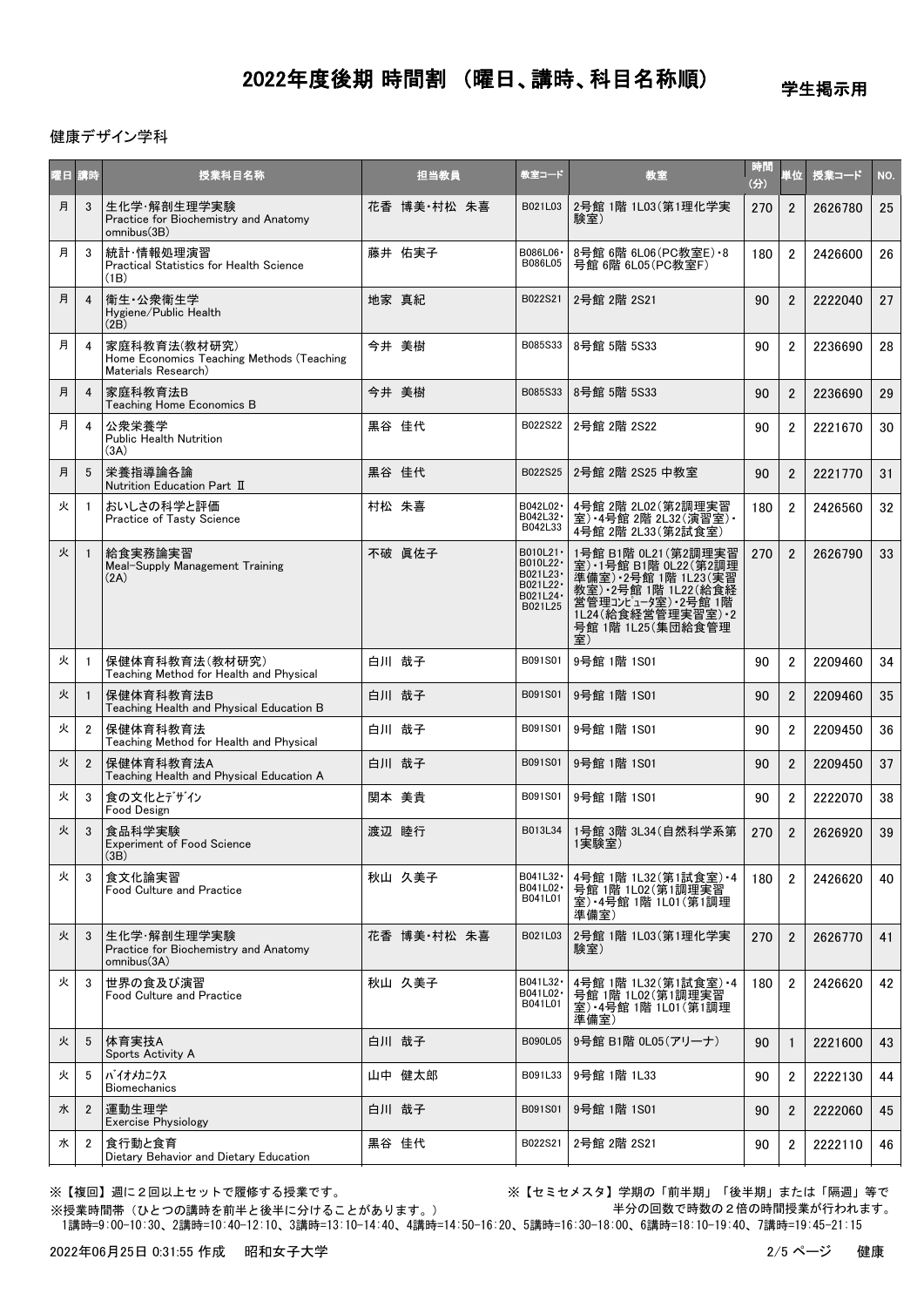学生掲示用

#### 健康デザイン学科

| 曜日 講時 |                | 授業科目名称                                                                                | 担当教員                                                                                                                                                        | 教室コード                                                                               | 教室                                                                                                                                             | 時間<br>(分) | 単位             | 授業コード   | NO. |
|-------|----------------|---------------------------------------------------------------------------------------|-------------------------------------------------------------------------------------------------------------------------------------------------------------|-------------------------------------------------------------------------------------|------------------------------------------------------------------------------------------------------------------------------------------------|-----------|----------------|---------|-----|
| 水     | $\overline{2}$ | 統計·情報処理演習<br><b>Practical Statistics for Health Science</b><br>(1A)                   | 藤井 佑実子                                                                                                                                                      | B015L32                                                                             | 1号館 5階 5L32 (PC教室K)                                                                                                                            | 180       | $\overline{2}$ | 2426590 | 47  |
| 水     | $\overline{2}$ | バイオテクノロジー<br>Biotechnology<br>omnibus                                                 | 渡辺 睦行 村松 朱喜                                                                                                                                                 | B023S21                                                                             | 2号館 3階 3S21                                                                                                                                    | 90        | $\overline{2}$ | 2221560 | 48  |
| 水     | 3              | 校外実習事後の指導<br>Post-Guidance for Practical Off-campus<br>Dietitian Training<br>複数教員     | 不破 真佐子·黒谷 佳代                                                                                                                                                | B065S43                                                                             | 6号館 5階 5S43                                                                                                                                    | 90        | $\mathbf{1}$   | 2271970 | 49  |
| 水     | 3              | 食品機能学<br><b>Food Function Studies</b>                                                 | 渡辺 睦行                                                                                                                                                       | B023S21                                                                             | 2号館 3階 3S21                                                                                                                                    | 90        | $\overline{2}$ | 2227580 | 50  |
| 水     | $\overline{4}$ | 輝け健康美プロジェクトA<br>Practical Exercise of Health-Beauty A<br>(管理・健康・安全)                   | 調所 勝弘 秋山 久美子・<br>白川 哉子 曽田 功 小川<br>睦美横塚 昌子 池田<br>尚子·高尾 哲也·清水<br>佐子·渡辺 睦行·清水<br>子·山中<br>生本 山本 《唐朝史·<br>子·横谷 馨倫·小西 香<br>苗・中西 員茂・青木 美<br>保·圷 信子·村松 朱喜·<br>桝田 和彌 | B022S21 ·<br>B022S25-<br>B091S01 ·<br>B090L05                                       | 2号館 2階 2S21·2号館 2階<br>2S25 中教室·9号館 1階 1S01·<br>9号館 B1階 0L05(アリーナ)                                                                              | 90        | $\mathbf{1}$   | 2222320 | 51  |
| 水     | 4              | 輝け健康美プロジェクトC<br>Practical Exercise of Health-Beauty C<br>(管理・健康・安全)                   | 調所 勝弘・秋山 久美子・<br>尚子 高尾 哲也 不破 眞<br> 佐子・渡辺 睦行・清水 史<br>子・山中 健太郎・佐川 敦<br>-子 横谷 馨倫 小西 香<br>苗 中西 員茂 青木 美<br>保 圷 信子 村松 朱喜<br>桝田 和彌                                 | B022S21-<br>B022S25-<br>B091S01 ·<br>B090L05                                        | 2号館 2階 2S21·2号館 2階<br>2S25 中教室·9号館 1階 1S01·<br>9号館 B1階 0L05(アリーナ)                                                                              | 90        | $\mathbf{1}$   | 2227640 | 52  |
| 木     | $\mathbf{1}$   | 給食計画・実務論<br>Food Service Planning and Administration<br>(2B)                          | 不破 真佐子                                                                                                                                                      | B022S22                                                                             | 2号館 2階 2S22                                                                                                                                    | 90        | $\overline{2}$ | 2221980 | 53  |
| 木     | $\overline{1}$ | 生化学<br>Biochemistry                                                                   | 花香 博美                                                                                                                                                       | B017L34                                                                             | 1号館 7階 7L34 (第2視聴覚教<br>室)                                                                                                                      | 90        | $\overline{2}$ | 2221940 | 54  |
| 木     |                | 被服学及び実習<br><b>Clothing Science and Practice</b>                                       | 角田 由美子                                                                                                                                                      | B018L38                                                                             | 1号館 8階 8L38 (第1造形デザ<br>イン演習室)                                                                                                                  | 180       | $\overline{2}$ | 2426610 | 55  |
| 木     | -1             | 病理·疾病<br>Pathophysiology of Disease? An Introduction<br>to Clinical Medicine-<br>(2A) | 高橋 俊雅                                                                                                                                                       | B091S01                                                                             | 9号館 1階 1S01                                                                                                                                    | 90        | $\overline{2}$ | 2221950 | 56  |
| 木     | -1             | 薬機法<br><b>Pharmaceutical and Medical Device Act</b>                                   | 泉澤 博昭                                                                                                                                                       | B091S02                                                                             | 9号館 1階 1S02                                                                                                                                    | 90        | $\overline{2}$ | 2222020 | 57  |
| 木     | $\overline{2}$ | 給食計画·実務論<br>Food Service Planning and Administration<br>(2A)                          | 不破 眞佐子                                                                                                                                                      | B022S22                                                                             | 2号館 2階 2S22                                                                                                                                    | 90        | $\overline{2}$ | 2221970 | 58  |
| 木     | $\overline{2}$ | 化粧品学<br><b>Cosmetic Science</b>                                                       | 圷 信子                                                                                                                                                        | B091L33                                                                             | 9号館 1階 1L33                                                                                                                                    | 90        | $\overline{2}$ | 2227560 | 59  |
| 木     | $\overline{2}$ | 病理·疾病<br>Pathophysiology of Disease? An Introduction<br>to Clinical Medicine-<br>(2B) | 高橋 俊雅                                                                                                                                                       | B091S01                                                                             | 9号館 1階 1S01                                                                                                                                    | 90        | $\overline{2}$ | 2221960 | 60  |
| 木     | 3              | 栄養学実習<br>Practice of Nutrition<br>omnibus(2B · 健康)                                    | 池田 尚子・小川 睦美                                                                                                                                                 | B042L02 ·<br>B024L06 ·<br>B091L04 ·<br>B091L35-<br>B091S02-<br>B092L33 ·<br>B042L33 | 4号館 2階 2L02(第2調理実習<br>室) · 2号館 4階 4L06 · 9号館 1<br>階 1L04(測定演習室) · 9号館 1<br>階 1L35(測定機器室) · 9号館 1<br>階 1S02 9号館 2階 2L33(実験<br>室) 4号館 2階 2L33(実験 | 270       | $\overline{2}$ | 2626760 | 61  |
| 木     | 3              | 公衆栄養学<br><b>Public Health Nutrition</b><br>(3B)                                       | 黒谷 佳代                                                                                                                                                       | B023S22                                                                             | 2号館 3階 3S22                                                                                                                                    | 90        | $\overline{2}$ | 2221680 | 62  |
| 木     | 3              | 食品科学実験<br><b>Experiment of Food Science</b><br>(3A)                                   | 渡辺 睦行                                                                                                                                                       | B013L34                                                                             | 1号館 3階 3L34(自然科学系第<br>1実験室)                                                                                                                    | 270       | $\overline{2}$ | 2626930 | 63  |

※【複回】週に2回以上セットで履修する授業です。 ※【セミセメスタ】学期の「前半期」「後半期」または「隔週」等で 半分の回数で時数の2倍の時間授業が行われます。

 1講時=9:00-10:30、2講時=10:40-12:10、3講時=13:10-14:40、4講時=14:50-16:20、5講時=16:30-18:00、6講時=18:10-19:40、7講時=19:45-21:15 ※授業時間帯(ひとつの講時を前半と後半に分けることがあります。)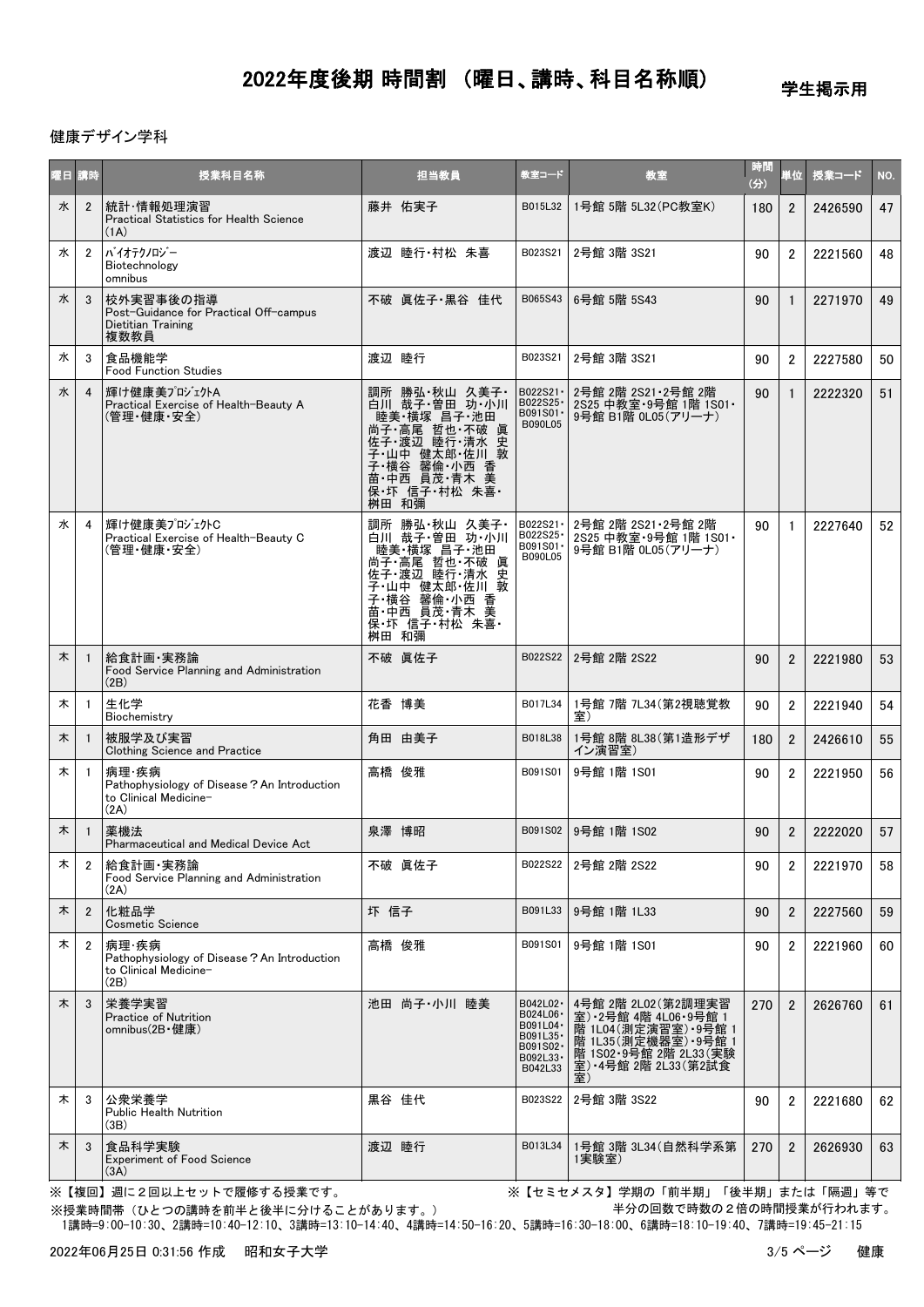学生掲示用

### 健康デザイン学科

| 曜日 講時 |                | 授業科目名称                                                                        | 担当教員                | 教室コード                                                                                | 教室                                                                                                                                                                 | 時間<br>(3) | 単位             | 授業コード                    | NO. |
|-------|----------------|-------------------------------------------------------------------------------|---------------------|--------------------------------------------------------------------------------------|--------------------------------------------------------------------------------------------------------------------------------------------------------------------|-----------|----------------|--------------------------|-----|
| 木     | 4              | 人体の構造と機能A<br>Introduction of Human Body A                                     | 花香 博美               | B017L34                                                                              | 1号館 7階 7L34 (第2視聴覚教<br>室)                                                                                                                                          | 90        | $\overline{2}$ | 2221580                  | 64  |
| 木     | 5              | 食品学<br>Food Science                                                           | 村松 朱喜               | B086L01                                                                              | 8号館 6階 6L01 (オーロラホー<br>儿)                                                                                                                                          | 90        | $\overline{2}$ | 2222100                  | 65  |
| 金     |                | 給食実務論実習<br>Meal-Supply Management Training<br>(2B)                            | 不破 眞佐子              | B010L21 ·<br>B010L22 ·<br>B021L23 ·<br>B021L22 ·<br>B021L24 ·<br>B021L25             | 1号館 B1階 0L21 (第2調理実習<br>室) 1号館 B1階 0L22 (第2調理<br>準備室) 2号館 1階 1L23(実習<br>+ 郷室) ・2号館 1階 1L22(給食経営管理コンピュータ室) ・2号館 1階<br>1L24(給食経営管理実習室)·2<br>号館 1階 1L25 (集団給食管理<br>室) | 270       | $\overline{2}$ | 2626800                  | 66  |
| 金     | $\overline{1}$ | 保育学<br><b>Childhood Education</b><br>(健康:保育学)                                 | 四宮 千尋               | B091S02                                                                              | 9号館 1階 1S02                                                                                                                                                        | 90        | $\overline{2}$ | 2220280                  | 67  |
| 金     | -1             | 保育学(実習を含む)<br>Childhood Education (Practice)<br>(健康:保育学)                      | 四宮 千尋               | B091S02                                                                              | 9号館 1階 1S02                                                                                                                                                        | 90        | $\overline{2}$ | 2220280                  | 68  |
| 金     | $\overline{1}$ | メイクアップの科学<br>Science of Make up                                               | 圷 信子                | B091S01                                                                              | 9号館 1階 1S01                                                                                                                                                        | 180       | $\overline{2}$ | 2426720                  | 69  |
| 金     | -1             | メーキャップの科学<br>Science of Make up                                               | 圷 信子                | B091S01                                                                              | 9号館 1階 1S01                                                                                                                                                        | 180       | $\overline{2}$ | 2426720                  | 70  |
| 金     | $\overline{2}$ | 運動学<br>Human Movement Science                                                 | 山中 健太郎              | B022S25                                                                              | 2号館 2階 2S25 中教室                                                                                                                                                    | 90        | $\overline{2}$ | 2222050                  | 71  |
| 金     | 2              | 運動学(体育原理含む)<br>Human Movement Science                                         | 山中 健太郎              | B022S25                                                                              | 2号館 2階 2S25 中教室                                                                                                                                                    | 90        | $\overline{2}$ | 2222050                  | 72  |
| 金     | $\overline{2}$ | 家庭機械及び家庭電気<br>Home Engineering<br>(健康:家庭機械及び家庭電気)                             | 髙岩 千尋               | B014S02                                                                              | 1号館 4階 4S02                                                                                                                                                        | 90        | $\overline{2}$ | 2220390                  | 73  |
| 金     | 3              | 栄養学実習<br>Practice of Nutrition<br>omnibus(2A · 健康)                            | 池田 尚子·小川 睦美         | B042L02 ·<br>B024L06 ·<br>B091L04 ·<br>B091L35 ·<br>B091S02 ·<br>B092L33-<br>B042L33 | 4号館 2階 2L02 (第2調理実習<br>室) 2号館 4階 4L06 9号館 1<br>階 1L04(測定演習室) 9号館 1<br>階 1L35 (測定機器室) 9号館 1<br>階 1S02 9号館 2階 2L33(実験<br>室) 1号館 2階 2L33(実験                           | 270       | $\overline{2}$ | 2626750                  | 74  |
| 金     | 3              | 化学実験<br><b>Fundamental Chemical Experiments</b><br>(1B)                       | 圷 信子                | B013L34                                                                              | 1号館 3階 3L34(自然科学系第<br>1実験室)                                                                                                                                        | 180       | $\mathbf{1}$   | 2426580                  | 75  |
| 金     | 3              | 健康運動指導士総合演習<br>Comprehensive Seminer: Health Fitness<br>Programmer<br>omnibus | 山中 健太郎·白川 哉子        | B091S01                                                                              | 9号館 1階 1S01                                                                                                                                                        | 90        | $\overline{2}$ | 2221660                  | 76  |
|       | 金 3            | 情報論同演習<br><b>Information Technology</b><br>(健康:情報論同演習)                        | 馬塲 一晴               |                                                                                      | B086L04 8号館 6階 6L04 (PC教室G)                                                                                                                                        |           |                | $90 \mid 2 \mid 2220510$ | 77  |
| 金     | $\overline{4}$ | 食べ物とアレルギー<br>Food and Allergy                                                 | 原 正美                | B010L22 ·<br>B010L21 ·<br>B022S21 ·<br>B041L32 ·<br>B041L02 ·<br>B041L01             | 1号館 B1階 0L22(第2調理準備<br>室) -1号館 B1階 0L21(第2調理<br>実習室) -2号館 2階 2S21 -4号<br>館 1階 1L32(第1試食室) - 4号<br>館 1階 1L02(第1調理実習室) -<br>4号館 1階 1L01 (第1調理準備<br>室)                | 180       | $\overline{2}$ | 2426630                  | 78  |
| 金     | $\overline{4}$ | 臨床薬理学<br><b>Clinical Pharmacology</b>                                         | 作田 智洋               | B091S01                                                                              | 9号館 1階 1S01                                                                                                                                                        | 90        | $\overline{2}$ | 2222010                  | 79  |
| 金     | 5              | スポーツ社会学<br>Sport Sociology                                                    | 山中 健太郎              | B091S01                                                                              | 9号館 1階 1S01                                                                                                                                                        | 90        | $\overline{2}$ | 2221550                  | 80  |
| 金     | 5              | スポーツ社会学(経営管理学含む)<br>Sport Sociology                                           | 山中 健太郎              | B091S01                                                                              | 9号館 1階 1S01                                                                                                                                                        | 90        | $\overline{2}$ | 2221550                  | 81  |
| 金     | 5              | 体育実技B<br>Sports Activity B<br>omnibus                                         | 白川 哉子・星野 映・羽田<br>雄一 | B090L05-<br><b>GROUND</b>                                                            | 9号館 B1階 0L05 (アリーナ)・グ<br>ラウンド                                                                                                                                      | 90        | $\mathbf{1}$   | 2221610                  | 82  |
| 金     | 6              | 特別演習B(輪講)<br>Special Seminar B                                                | 山中 健太郎              |                                                                                      | 教室未定                                                                                                                                                               | 90        |                | 2221860                  | 83  |

※授業時間帯(ひとつの講時を前半と後半に分けることがあります。)

※【複回】週に2回以上セットで履修する授業です。 ※【セミセメスタ】学期の「前半期」「後半期」または「隔週」等で 半分の回数で時数の2倍の時間授業が行われます。

1講時=9:00-10:30、2講時=10:40-12:10、3講時=13:10-14:40、4講時=14:50-16:20、5講時=16:30-18:00、6講時=18:10-19:40、7講時=19:45-21:15